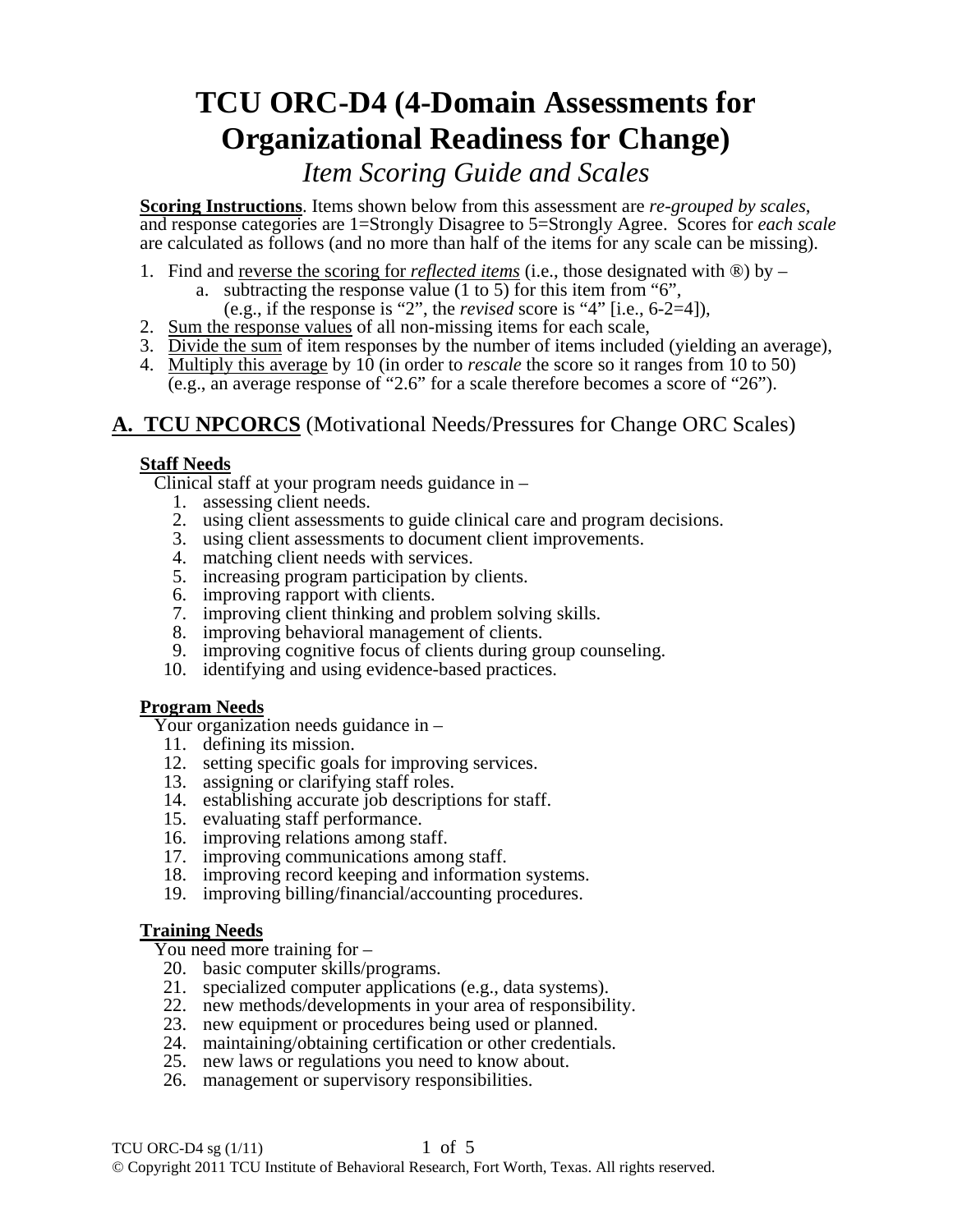#### **Pressures for Change**

Current pressures to make changes in your program come from –

- 27. the people being served.
- 28. other staff members.
- 29. program supervisors or managers.
- 30. board members or overseers.
- 31. community groups.
- 32. funding agencies.
- 33. accreditation or licensing authorities.

#### **B. TCU RESORCS** (Resources Scales)

#### **Offices**

- 4. Your facilities are adequate for conducting group counseling.
- 17. Offices in your program allow the privacy needed for individual counseling.
- 24. Offices and equipment in your program are adequate.
- 25. Your program provides a comfortable reception/waiting area for clients.

#### **Staffing**

- 2. Frequent staff turnover is a problem for your program. ®
- 11. Counselors in your program are able to spend the time needed with clients.
- 16. Support staff in your program have the skills they need to do their jobs.
- 19. Your program has enough counselors to meet current client needs.
- 20. Clinical staff in your program are well-trained.
- 28. A larger support staff is needed to help meet needs at your program. ®

#### **Training**

- 3. Staff training and continuing education are priorities in your program.
- 7. You learned new skills or techniques at a professional training in the past year.
- 18. Your program holds regular inservice training.
- 29. The budget in your program allows staff to attend professional training.

#### **Equipment**

- 8. Computer problems are usually repaired promptly at your program.
- 12. Equipment at your program is mostly old and outdated. ®
- 14. More computers are needed for staff in your program to use. ®
- 15. Most client records for your program are computerized.
- 26. You have a computer to use in your personal office space at work.
- 30. Staff in your program feel comfortable using computers.

#### **Internet**

- 6. Policies limit use of the Internet for work-related needs at your program. ®
- 10. You have convenient access to e-mail at work.
- 21. You used the Internet at work recently to access drug treatment information.
- 23. You have easy access for using the Internet at work.

#### **Supervision**

- 1. You have good program management at your program.
- 5. You have clinical supervisors who are capable and certified.
- 9. Much time and attention are given to staff supervision when needed.
- 13. Clinical and management decisions for your program are well planned.
- 22. You have confidence in how decisions at your program are made.
- 27. You meet frequently with clinical supervisors about client needs and progress.
- 31. Staff concerns are ignored in most decisions made in your program. ®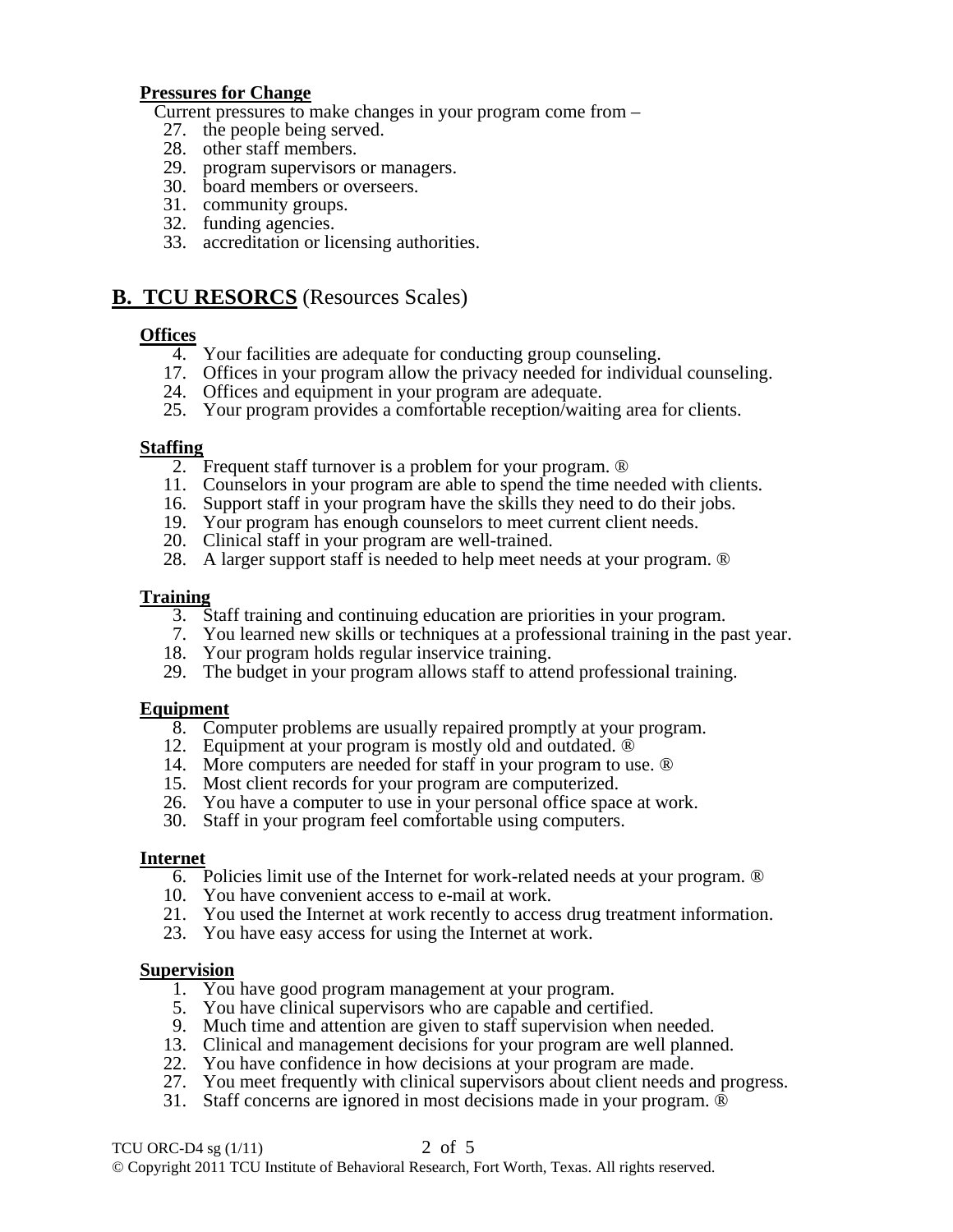## **C, TCU STFORCS** (Staff Attributes Scales)

#### **Growth**

- 7. Your program encourages and supports professional growth.
- 10. Keeping your counseling skills up-to-date is a priority for you.
- 14. You do a good job of regularly updating and improving your skills.
- 16. You regularly read professional articles or books on drug treatment.
- 17. You review new techniques and treatment information regularly.

#### **Efficacy**

- 1. You have the skills needed to conduct effective group counseling.
- 8. You are effective and confident in doing your job.
	- 13. You usually accomplish whatever you set your mind on.
	- 22. You have the skills needed to conduct effective individual counseling.
	- 29. You consistently plan ahead and carry out your plans.

#### **Influence**

- 2. Other staff often ask your advice about program procedures.
- 5. You are considered an experienced source of advice about services.
- 12. You regularly influence the decisions of other staff you work with.
- 19. Other staff often ask for your opinions about counseling and treatment issues.
- 23. You frequently share your knowledge of new counseling ideas with others.
- 28. You are viewed as a leader by the staff you work with.

#### **Adaptability**

- 4. Learning and using new procedures are easy for you.
- 9. You are able to adapt quickly when you have to make changes.
- 20. You are willing to try new ideas even if some staff members are reluctant.
- 24. You are sometimes too cautious or slow to make changes. ®

#### **Satisfaction**

- 3. You are satisfied with your present job.
- 6. You feel appreciated for the job you do at work.
- 11. You give high value to the work you do.
- 25. You are proud to tell others where you work.
- 27. You like the people you work with.
- 30. You would like to find a job somewhere else. ®

#### **Orientation (scale score not computed)**

- 15. 12-step programs  $(AA/N\overline{A})$  are recommended to many of your clients.
- 18. Psychodynamic theory is commonly used in your counseling.
- 21. Behavior modification (contingency management) is used with many of your clients.
- 26. Cognitive theory (RET, RBT) guides much of your counseling.
- 31. Pharmacotherapy and related medications are important for many of your clients.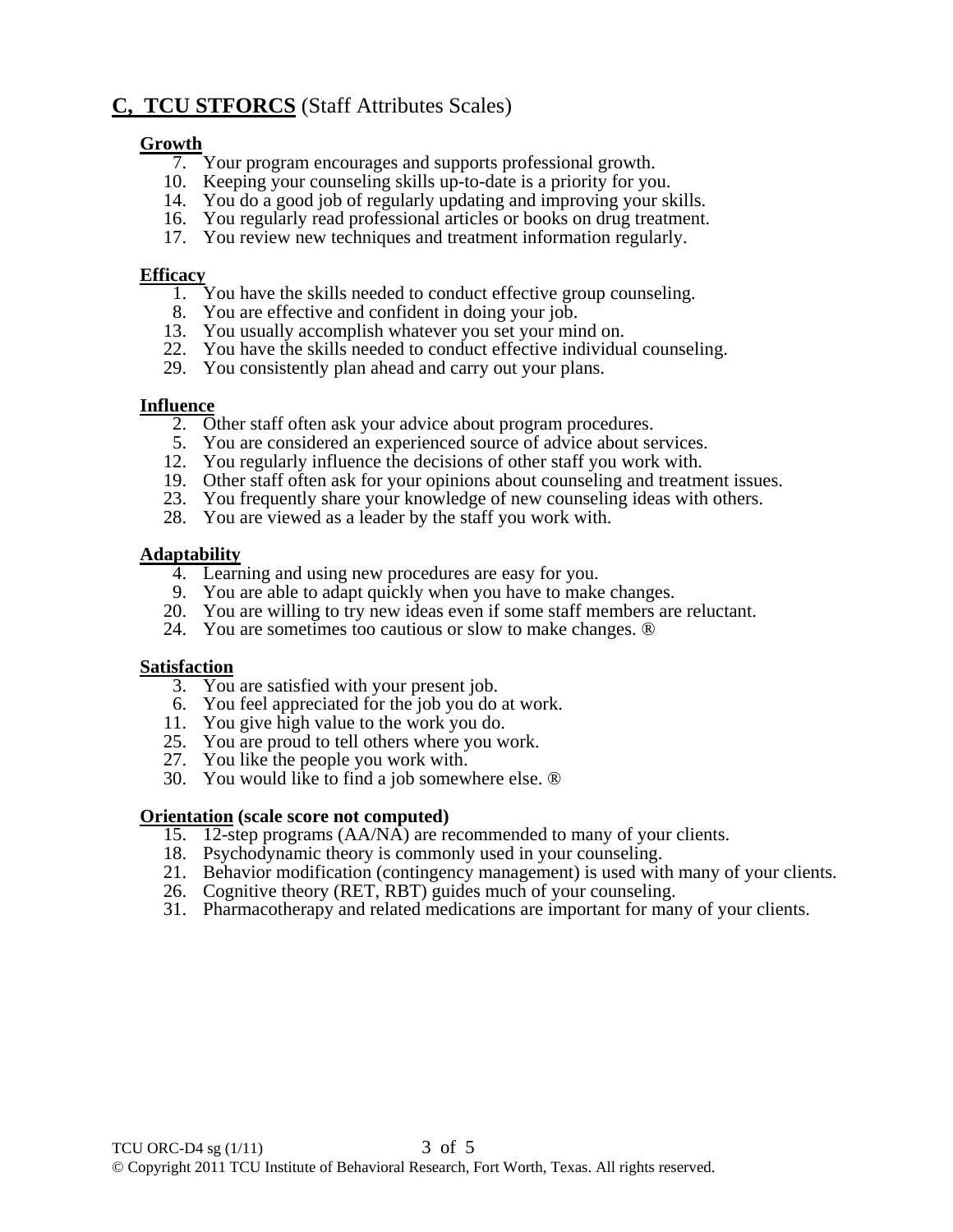## **D. TCU CLMORCS** (Organizational Climate Scales)

#### **Mission**

- 1. Some staff members seem confused about the main goals for your program. ®
- 9. Your duties are clearly related to the goals for your program.
- 15. Your program operates with clear goals and objectives.
- 24. Staff members at your program understand how program goals fit as part of the treatment system in your community.
- 29. Management for your program has a clear plan for its future.

#### **Cohesion**

- 8. Staff members at your program work together as a team.
- 14. Mutual trust and cooperation among staff in your program are strong.
- 19. Staff members at your program get along very well.
- 21. Staff members at your program are quick to help one another when needed.
- 23. There is too much friction among staff members you work with. ®
- 25. Some staff in your program do not do their fair share of work. ®

#### **Autonomy**

- 4. Treatment planning decisions for clients in your program often get revised by a counselor supervisor. ®
- 11. Counselors in your program are given broad authority in treating their clients.
- 18. Counselors in your program can try out different techniques to improve their effectiveness.
- 20. Staff members are given too many rules in your program. ®
- 26. Management fully trusts professional judgments of staff in your program.

#### **Communication**

- 6. More open discussions about program issues are needed where you work. ®
- 7. Ideas and suggestions in your program get fair consideration by management.
- 12. Your program staff is always kept well informed.
- 22. The formal and informal communication channels in your program work very well.
- 27. Staff members always feel free to ask questions and express concerns in your program.

#### **Stress**

- 2. The heavy staff workload reduces the effectiveness of your program.
- 10. You are under too many pressures to do your job effectively.
- 16. Staff members at your program often show signs of high stress and strain.
- 28. Staff frustration is common where you work.

#### **Change**

- 3. You frequently hear good ideas from other staff for improving treatment.
- 5. The general attitude in your program is to accept new and changing technology.
- 13. Novel treatment ideas by staff are discouraged where you work.  $\circledR$
- 17. It is easy to change procedures at your program to meet new conditions.
- 30. You feel encouraged to try new and different techniques.